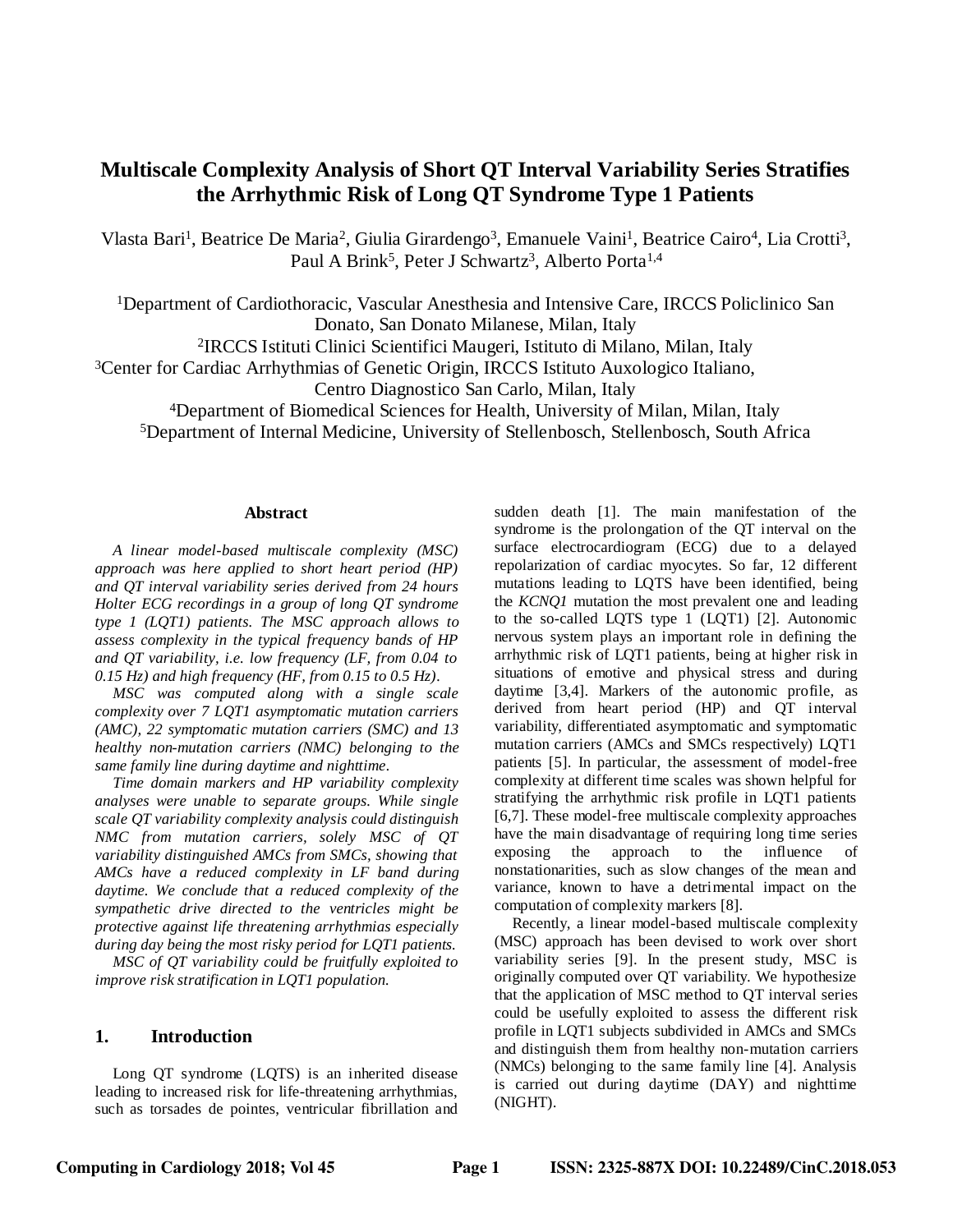## **2. Methods**

## **2.1. Single Scale Complexity Analysis**

The autoregressive (AR) process describes the current variable  $Y_n$  as a linear combination of  $m$  past states plus a random white noise. The coefficients  $a_k$  with  $k=1,\ldots,m$ , where *m* is the model order, were estimated via the Levinson-Durbin recursion from a realization of the AR process  $y = \{y_n, n=1,...,N\}$ , where *N* is the series length. The prediction error was computed as the difference between the current value  $y_n$  and its prediction  $\hat{y}_n$ assessed on the estimated coefficients  $\hat{a}_k$ . The variance  $\hat{\lambda}^2$  of the prediction error is an estimate of the variance of the portion of the AR process that remains unpredictable and it is directly linked to the complexity of the AR process [10].  $\hat{\lambda}^2$  was referred to as complexity index (CI) in the following. Given that *y* was normalized to have unit variance, CI ranged from 0 to 1, where 0 indicates perfect regularity (*y* is perfectly predictable) and 1 indicates full irregularity (i.e. *y* is a white noise realization). The model order is optimized in the range from 8 to 14 via the Akaike information criterion [11].

### **2.1. MSC**

The MSC method is grounded on the recent hypothesis that the complexity of the basic components of an AR process can be quantified as the distance of the pole (with positive or null phase) associated to each spectral component [9]. The closer the pole to the unit circle of the complex plane, the sharper the spectral peak, the more regular and less complex the associated oscillations. According to this conjecture, the complexity of the oscillations on a specific frequency band can be computed by averaging the position of the poles with positive or null phase dropping that band and by assessing its distance from the unit circle. This distance was taken as CI based on MSC analysis. The poles were calculated as the roots of the polynomial at the denominator of the transfer function of the AR model [11].

Complexity was calculated in the frequency bands that are traditionally adopted in HP variability analysis, namely low frequency (LF, from 0.04 to 0.15 Hz) and high frequency (HF, from 0.15 to 0.5 Hz) bands [5]. The transformation of the phase of the poles into frequencies was obtained by dividing the normalized phase  $\varphi/2\pi$  of the pole by the HP mean [12].

According to the frequency band in which CI is calculated, it is termed as  $CI<sub>LF</sub>$  and  $CI<sub>HF</sub>$  and  $CI<sub>HF</sub>$ range from 0 to 1, where 0 indicate perfectly regularity and 1 maximum complexity.

### **3. Experimental Protocol and Analysis**

Forty-two 12 lead 24 hours Holter ECG recordings (Mortara Instrument Inc., Milwaukee, WI, USA) were acquired from 13 NMCs (age: 38±11 years, mean±standard deviation, 6 males), 7 AMCs (age: 42±12 years, 2 males) and 22 SMCs (age:  $37\pm15$  years, 8 males). The groups were not different for age and gender. All AMCs and SMCs were mutation carriers (MCs) and carried the same *KCNQ1* A341V mutation leading to LQT1. Both MCs and NMCs were member of the same founder population as described earlier [4]. The study was performed in keeping with the Helsinki declaration for studies involving human subjects. The universities of Stellenbosh and Pavia local ethical committees approved the protocol. All subjects signed an informed consent before participating in the study. ECG sampling rate was 180 Hz. Analyses were carried out over the ECG lead with the best signal-to-noise ratio. HP and QT time series were extracted by approximating HP as the time distance between two consecutive R-wave peaks and QT as the time interval between the second R-wave peak delimiting the HP and the end of the T-wave detected with a method based on thresholding the first derivative calculated over the T-wave downslope. Series were manually checked for misdetections or missing beats. A maximum of 5% of corrections for each series was allowed. Epochs with a length of 5000 consecutive HP and QT values were randomly extracted during DAY (from 2:00 to 7:00 PM) and NIGHT (from 12:00 to 4:00 AM).

Mean and variance of HP and QT series, indicated as μ<sub>HP</sub>, μ<sub>QT</sub>,  $\sigma^2$ <sub>HP</sub> and  $\sigma^2$ <sub>QT</sub> and expressed respectively in ms,  $\text{ms}$ ,  $\text{ms}^2$  and  $\text{ms}^2$ , and complexity indexes were assessed on segments of HP and QT series with length equal to 300 cardiac beats and with an overlap of 100 cardiac beats during DAY and NIGHT. The median of the distribution of each index over the entire period was taken as representative of the overall distribution and utilized for any successive statistical analysis. Markers of complexity were indicated as  $CI_{HP}$ ,  $CI_{OT}$ ,  $CI_{LF,HP}$ ,  $CI_{LF,OT}$ ,  $CI_{HF,HP}$ , and  $CI_{HF,OT}$ .

Two-way repeated measures analysis of variance (one factor repetition) was applied to assess statistical differences between NMCs, AMCs and SMCs during DAY and NIGHT. Holm-Sidak test was used for *post hoc* multiple comparisons. A  $p<0.05$  was always deemed as significant.

## **4. Results**

Table 1 shows time domain indexes derived from HP and QT series in NMCs, AMCs and SMCs.  $\mu_{HP}$  and  $\mu_{OT}$ lengthened significantly during NIGHT with respect to DAY in all groups with  $\mu_{\text{QT}}$  resulting longer in AMCs and SMCs versus NMCs during both DAY and NIGHT. In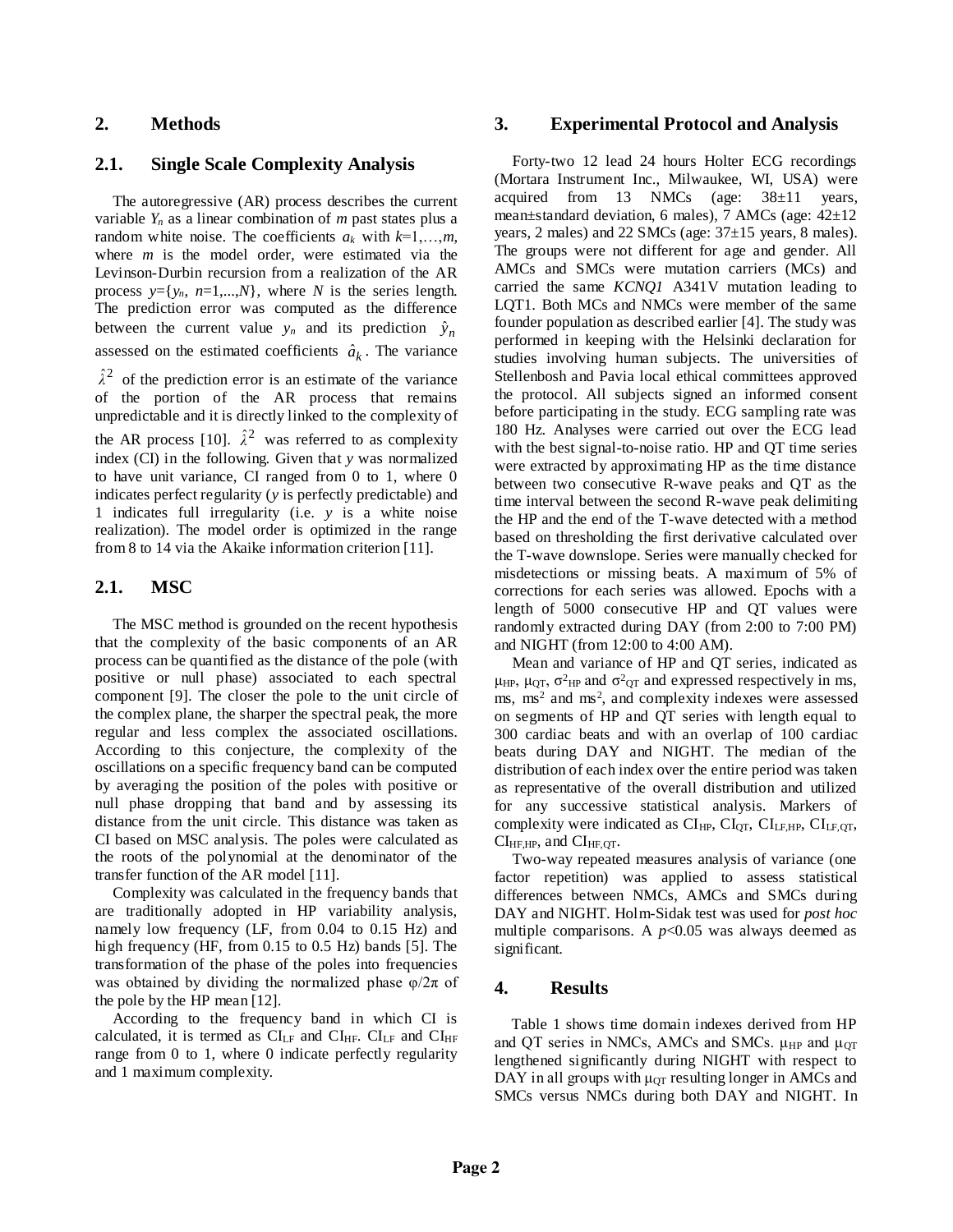Table 1. Time domain indexes from HP and QT series in NMCs, AMCs and SMCs during DAY and NIGHT.

| Parameter                                   | <b>DAY</b>  |                 |               | <b>NIGHT</b>            |                            |                            |
|---------------------------------------------|-------------|-----------------|---------------|-------------------------|----------------------------|----------------------------|
|                                             | NMC         | AMC             | <b>SMC</b>    | NMC                     | AMC.                       | <b>SMC</b>                 |
| $\mu_{HP}$ [ms]                             | $724 + 149$ | $760+129$       | $747 + 86$    | $872+126^*$             | $953 \pm 138$ <sup>*</sup> | $942+111$ <sup>*</sup>     |
| $\sigma^2$ <sub>HP</sub> [ms <sup>2</sup> ] | 1509±1440   | $1796 \pm 1379$ | $1568 + 1537$ | $2039+1771$             | $1602 + 756$               | $2449 + 2302$ <sup>*</sup> |
| $\mu_{\text{OT}}$ [ms]                      | $321 + 45$  | $396+46$        | $402+43$      | $362 + 34$ <sup>*</sup> | $427+42**$                 | $442+28$ <sup>*</sup>      |
| $\sigma^2$ <sub>OT</sub> [ms <sup>2</sup> ] | $217 + 340$ | $217+194$       | $93 + 75$     | $84 + 77$ <sup>*</sup>  | $81 + 71$ <sup>*</sup>     | $88 + 56$                  |

 $\mu_{HP}$ =HP mean; σ<sup>2</sup><sub>HP</sub>=HP variance; μ<sub>QT</sub>=QT mean; σ<sup>2</sup><sub>QT</sub>=QT variance; NMC=non-mutation carrier; AMC=asymptomatic mutation carrier; SMC=symptomatic mutation carrier; DAY=daytime; NIGHT=nighttime. Results are reported as mean±standard deviation. The symbols \* and § indicate *p*<0.05 versus DAY and versus NMC respectively.

SMCs  $\sigma^2$ <sub>HP</sub> significantly increased during NIGHT compared to DAY, while it did not differ between conditions in NMCs and AMCs or between groups.  $\sigma^2$ <sub>QT</sub> during DAY was larger than during NIGHT in NMCs and AMCs.

Figure 1 shows results of complexity assessed as CI (Fig.1a,b),  $CI<sub>LF</sub>$  (Fig.1c,d) and  $CI<sub>HF</sub>$  (Fig.1e,f) on HP (Fig.1a,c,e) and QT series (Fig.1b,d,f). Grouped bar graphs are presented for NMC (grey bars), AMC (white bars) and SMC (black bars) subjects as a function of the experimental condition (i.e.  $DAY$  and NIGHT).  $CI_{HP}$ increased significantly during NIGHT in SMCs. CI<sub>LF,HP</sub> and CI<sub>HF,HP</sub> did not differ between groups or conditions. At difference with HP complexity analysis,  $CI<sub>OT</sub>$  was able to differentiate groups, being larger in NMCs with respect to AMCs and SMCs during both DAY and NIGHT.  $CI<sub>LF,QT</sub>$  in AMCs during DAY was smaller than in NMCs and SMCs and within the same group increased during NIGHT.  $CI_{HF,OT}$  significantly increased during NIGHT in all groups.

#### **5. Discussion**

The main findings of this work are: i) MSC of QT interval variability carries complementary information with respect to single scale complexity analysis; ii) MSC of QT variability was able to differentiate LQT1 AMCs and SMCs; iii) LQT1 AMCs have a lower complexity directed to the ventricles in LF band compared to NMCs and SMCs.

Time domain results confirmed the expected circadian behavior of subjects and the main phenotype of the pathology, allowing to separate NMCs from MCs but resulting unable to differentiate AMCs from SMCs.

Short-term HP complexity was confirmed to be under vagal control in LQT1 subjects, being increased during NIGHT especially in SMCs [6,7]. On the contrary, model-based single scale complexity of QT interval variability was unmodified during NIGHT, but differed between groups, resulting larger in NMCs than in MCs. However, this single scale analysis was unable to distinguish SMCs from AMCs. Remarkably, only MSC of QT interval variability in LF band was able to separate different phenotypes, i.e. AMCs from SMCs, while the

same method applied on HP could not. As a matter of fact,  $CI<sub>LF,QT</sub>$  in AMCs during DAY was smaller than in NMCs and SMCs and with respect to NIGHT. Since QT variability in LF band is known to be related to the sympathetic modulation directed to the ventricles [13], these results suggest that having a smaller complexity of the sympathetic control directed to the ventricles would be protective in LQT1 patients. This finding confirms our previous studies [6,7]. Since MSC approach exploited shorter sequences than model-free multiscale complexity utilized in [6,7], this result suggests, on the one hand, that nonstationarities did not play a relevant role in the



Figure 1. Grouped error bar graphs show CI (a,b),  $CI_{LF}$  $(c,d)$ , CI<sub>HF</sub>  $(e,f)$  calculated over HP  $(a,c,e)$  and QT  $(b,d,f)$ in NMC (grey bars), AMC (white bars) and SMC (black bars) subjects as a function of experimental condition (i.e. DAY and NIGHT). The symbol \* indicates a significant difference with *p*<0.05.